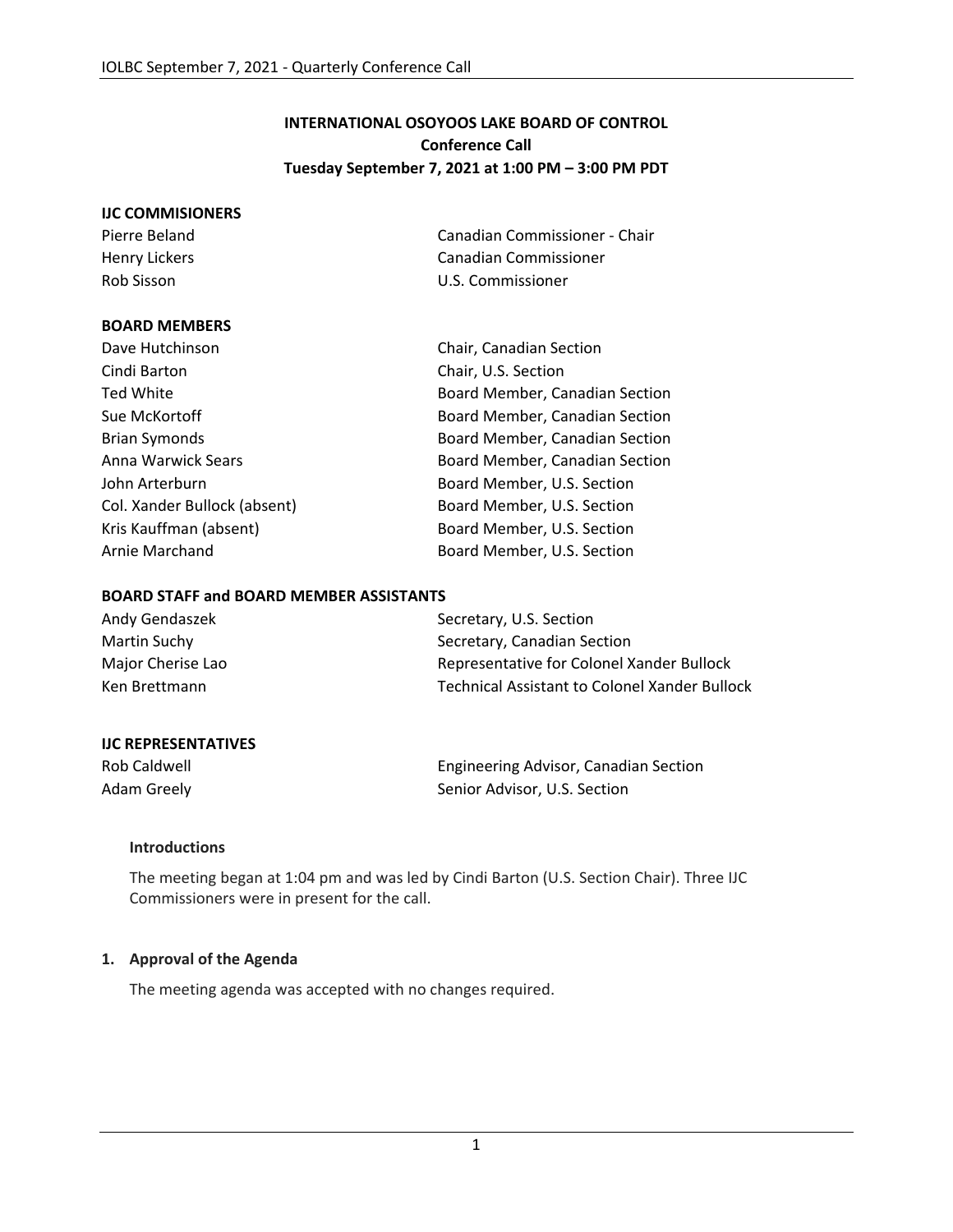## **2. Approval of June Conference Call Minutes**

The Board reviewed the June 8, 2021 conference call minutes. Sue McKortoff (Canadian Section Member) indicated she was not in attendance for the June call, which was corrected in the minutes. Anna Warwick Sears moved to approve the minutes, seconded by Brian Symonds.

## **3. Hydrologic Conditions and Climate**

Martin Suchy (Canadian Section Secretary) reviewed the weather and hydrological conditions for the past 3 months in the Similkameen and Okanagan Basins, final Order of Approval drought criteria values and drought conditions, and the fall and winter climate forecast.

### Drought Monitor

Board members were reminded of the "heat dome" and record high temperatures and low precipitation within the Okanagan/Okanogan and Similkameen basins in June and July. According to Environment and Climate Change Canada (ECCC), Penticton and Kelowna recorded historical high mean daily temperatures in June, while Kelowna experienced the 5<sup>th</sup> driest month for the period of record (1969 to present). The BC Provincial drought portal reported "Extreme" and "Severe" drought conditions in the Okanagan and Similkameen basins, respectively, while the US Drought Monitor reported similar conditions south of the border.

### Hydrology

The Order of Approval Condition 8 Drought criteria final values for the period April 1 to July 31 were reported. Condition 8a (Similkameen flow volume) and Condition 8bi (Okanagan Lake net inflow) drought criteria were not met. The final Similkameen River July 31 cumulative flow volume was 1,321,000 ac-feet, above the 1,000,000 acre-feet threshold. The September 6<sup>th</sup> Similkameen River discharge was 288 cfs (8.2 cms), which is below the historical daily mean.

The final Okanagan Lake net inflow value for July 31 was 244,000 acre-feet, above the 195,000 acrefeet threshold. The Condition 8bii (Okanagan lake level) did meet the drought criteria; however, because the Similkameen criteria were not met, the Board did not declare a drought, while the applicant did not request a Condition 10 variance.

Okanagan Lake level has been declining since it peaked at 1,122.25 feet (342.06 m) on June 18, well below the "normal" full pool level of 1,123.62 feet. The September 6<sup>th</sup> lake level was 1,120.86 feet  $(341.64 \text{ m})$ , near the  $12^{\text{th}}$  percentile historical mean daily level.

Osoyoos Lake levels never experienced a freshet peak in 2021, instead remained below the Condition 7 allowable summer range elevation of 912.0 feet. The lake level peaked three times between July  $11<sup>th</sup>$ and July 30<sup>th</sup> at 911.87 feet (277.94 m), then gradually decreased throughout August and were 911.57 feet (277.85 m) on September 6<sup>th</sup>.

The IJC Order discharge capacity demonstration, whereby the dam has capacity of at least 2,500 cfs when the elevation of Osoyoos Lake is 913.0 feet and there is no appreciable backwater effect from the Similkameen River was not able to be tested in 2021, as a lake elevation of 913.0 feet was never attained, neither was a discharge of 2,500 cfs reaches for the Okanogan River at Oroville (USGS 12439500) hydrometric gage.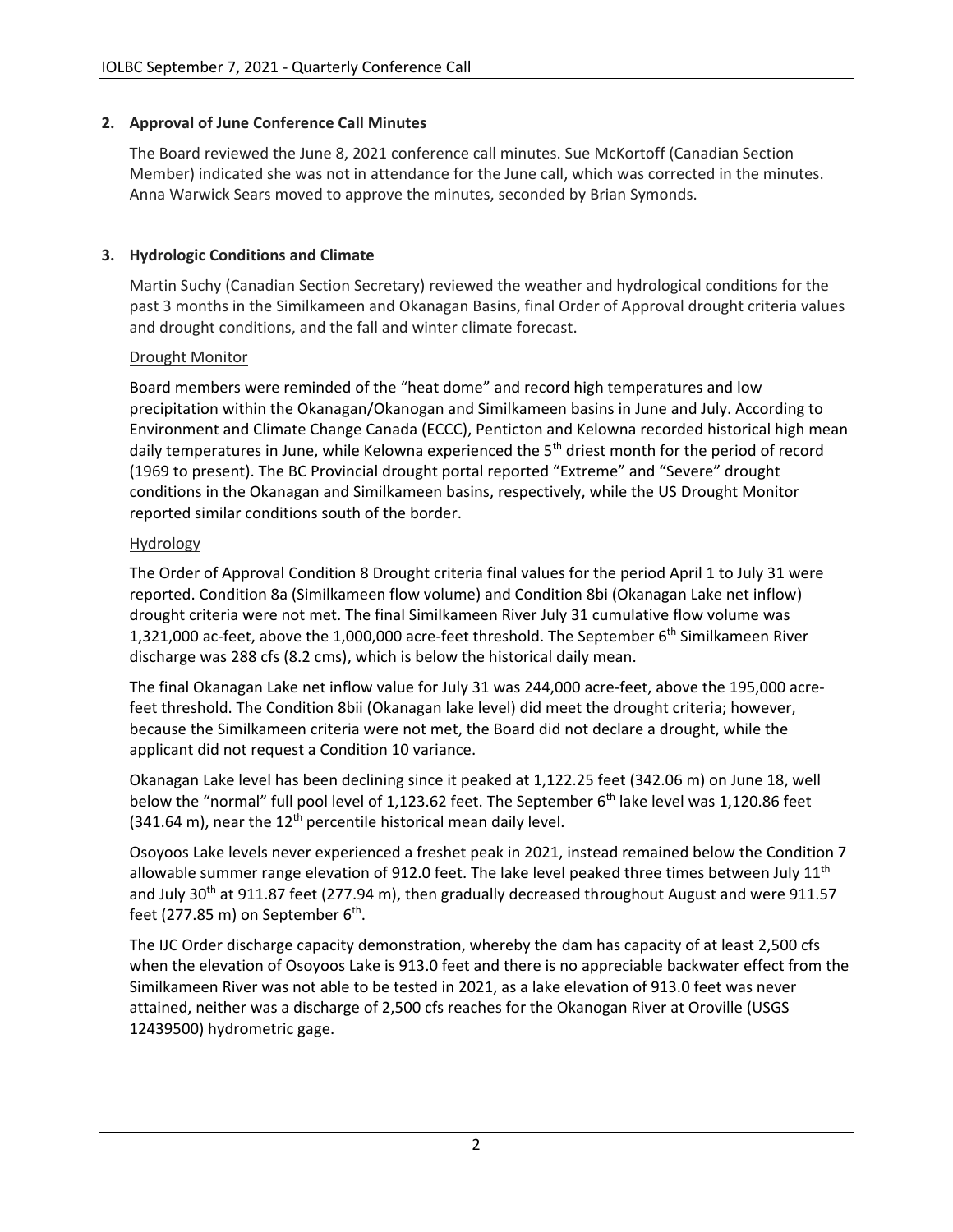# Outlook

The short-term weather forecast at the Penticton Airport for early September called for minimal precipitation, daytime temperatures 17-25 ˚C and nights of 5-13 ˚C. The long-term seasonal outlook indicates a ~60% of ENSO-neutral conditions continuing to the endo of summer, then La Nina possibly emerging during Fall season and ~70% chance during the winter. During La Nina event, coastal waters off BC/WA tend to be cooler than normal. The seasonal weather forecasts from ECCC indicate an increased likelihood of warmer than normal Sept-Oct-Nov temperatures in southern BC, while the NOAA probabilistic forecast is for neutral conditions. Precipitation probability is near and above-normal for the period of Sept-Oct-Nov, for the ECCC and NOAA forecast, respectively.

# **4. Osoyoos Lake Water Science Forum**

Anna Warwick Sears (Canadian Section Member) provided an update for the Osoyoos Lake Water Science Forum (OLWSF), which scheduled to take place April 28-30, 2022 as a face-to-face conference/workshop in Osoyoos, BC. There were no summer updates following the suspension of committee meetings when the forum was postponed from Fall 2021, however, committee meetings will resume in September/October again. Brian Guy is stepping back for personal reasons from his roll as the Canadian co-chair for the program committee, with Anna Warwick Sears stepping in. Major items on the agenda will be to address the need for additional U.S. content, sponsorship/funding requests to engineering firms, and finalizing the Indigenous facilitation contract.

# **5. Phase II Model Integration and Climate Change Update**

The IJC is working on preparing the contract with NHC to complete the Phase II model integration. NHC project lead Joel Trubilowicz is looking for data availability, and the project will likely get delayed while the lidar bathymetric project proceeds first. It is hoped that preliminary results with be available at the Osoyoos Lake Water Science Forum in April 2022.

# **6. Bathymetry Project**

This past summer, the Board submitted a proposal to the IWI program to pay for an airborne Lidar bathymetric and shoreline survey of the US potion of Osoyoos Lake, the Okanogan River main stem from the Osoyoos Lake outlet to the confluence with the Similkameen River, the Similkameen River up to Enloe Dam, and the cross-channel. The work will be completed Sept 9-10 as an add-on to a Public Safety Canada funded near-shore bathymetry project from Osoyoos Lake to Kalamalka Lake near Vernon. The project is expected to be completed by March 2022. The collection of US data is critical for the already funded Phase II model integration and climate change analysis project.

The Canadian co-chair (Mr. Hutchinson) inquired whether it will be possible to strip out all the nearshore infrastructure? Board member Dr. Warwick Sears indicated the data will integrate both terrestrial and bathymetric lidar and should be able to do so. She further added that the data will be available to various consumers, and will be beneficial to flood risk mapping. The U.S. co-chair (Dr. Barton) asked whether a link to the data will be available on the Osoyoos Board website? To which Dr. Warwick Sears indicated that provincial, state and federal agencies have data portals, but that a repository has yet to be decided in this case.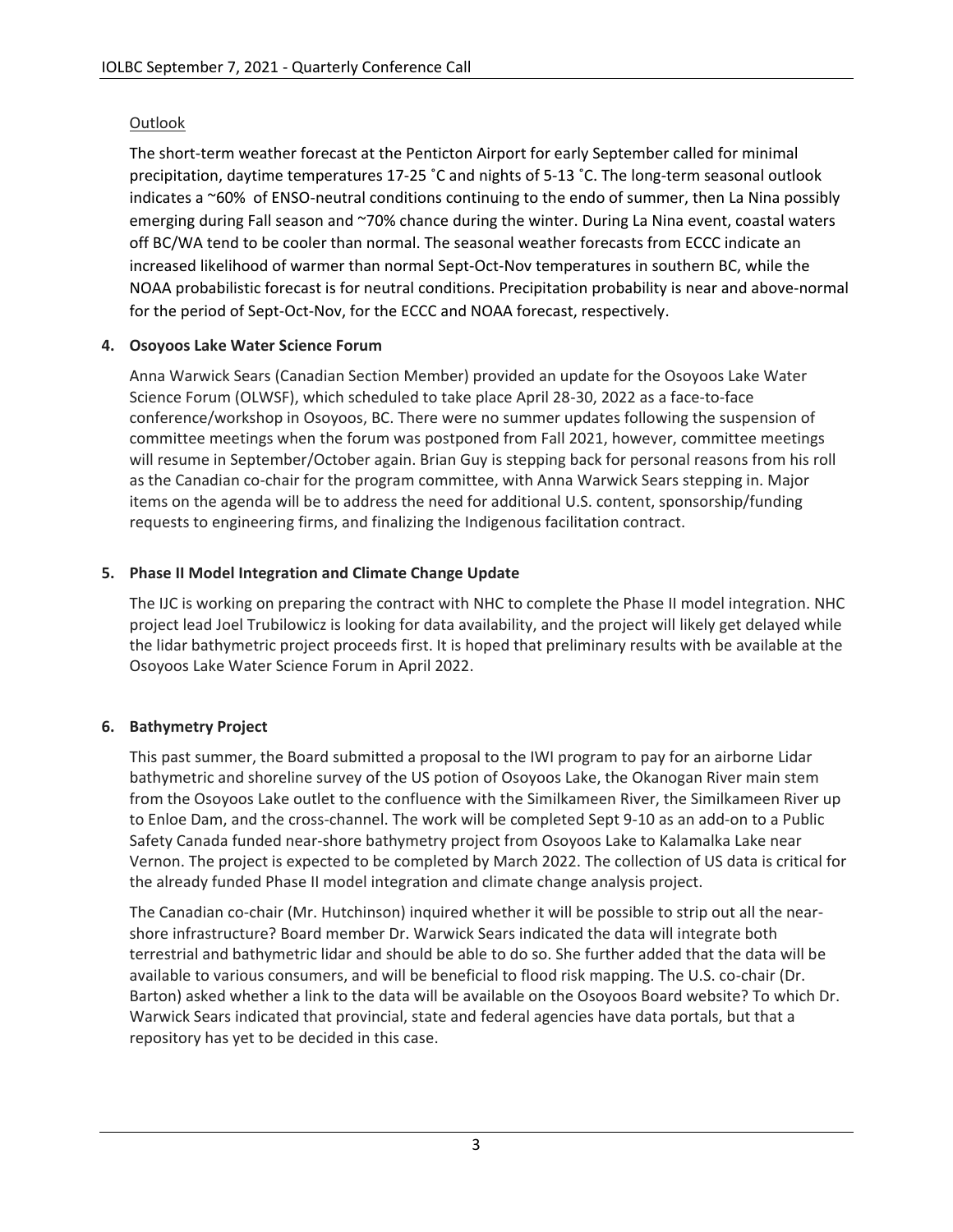## **7. Ice Jam Proposal**

John Arterburn (U.S. member) presented an idea at the June quarterly conference call to submit an IWI proposal to study the occurrence of ice jams at the outlet of Osoyoos Lake. Ice jams at the lake outflow cause a rise in lake levels, while simultaneously greatly reducing flows in the downstream reach which can subject fish eggs to dewatering and freezing temperatures in winter. Mr. Arterburn asked whether the Board was interested in proceeding with a submission for the Sept 30 deadline. The study could investigate the frequency and correlation of low winter lake outflows, wind direction, and temperatures. The study could also evaluate potential solutions to reduce the frequency and severity of occurrences.

Andrew Gendaszek added that a study could evaluate the historical account of events, meteorological conditions that precipitated the occurrences, then evaluate engineering solutions to mitigate the condition. Rob Caldwell (Canadian IJC Engineering Advisor) indicated he has experience with similar issues on the Great Lakes, and that the USACE maintains ice booms on the Niagara River. This study could determine the severity of the issue, and evaluate how other regions addressed the problem.

Brian Symonds (Canadian member) indicated that strong winter northerly winds pushing frazil ice to the lake outlet are likely to blame. Mr. Symonds suggested to that someone (possibly Jay O'Brian – Zosel Dam operator) take photographic evidence if the conditions develops. Commissioner Lickers added that the Board may want to also determine if the events bring any beneficial outcomes. Dave Hutchinson (Canadian co-chair) suggested the study could also evaluate future events under climate change scenarios which cause ice jam conditions. Mr. Arterburn indicated the lake previously had more occurrences of solid ice, but they are less frequent with climate change. Traditional Tribe and First Nations history could also

### **8. IJC Dynamic Map Project**

Andrew Gendaszek (U.S. Section Secretary) presented to the Board the results from the IJC St. Croix watershed pilot dynamic map. Martin Suchy (Canadian Section Secretary) then added that relevant Okana(o)gan and Similkameen hydrometric stations and snow pillow stations would be added to the map. Rob Caldwell (Canadian Engineering Advisor) then showed an early draft of the Osoyoos dynamic map. Brian Symonds (Canadian member) added that it would be valuable to also illustrate the magnitude of flows at critical stations, and not just to know the station locations.

### **9. Fall 2021 Board and Public Meetings**

The virtual Annual Board meeting is scheduled for Thursday October 14th (12:30-3:30 pm PDT), and will be done using the MS Teams virtual platform, while the Annual public meeting will be held using the GoToWebinar platform and is scheduled for Thursday October 14th (6:30-8:00 pm PDT). Secretaries are working to make newspaper and social media notices in both countries. Draft agenda's for the Board and Public meeting where circulated with Board member for review and comment. Brian Symonds (Canadian member) suggested "the Applicant" (WADOE) be added to the public meeting.

### **10. Ottawa Fall Semi-Annual Appearances**

Appearances are scheduled for October 19-21, 2021. Secretaries will prepare the presentation, which will be delivered by Dave Hutchinson (Canadian Section co-chair).